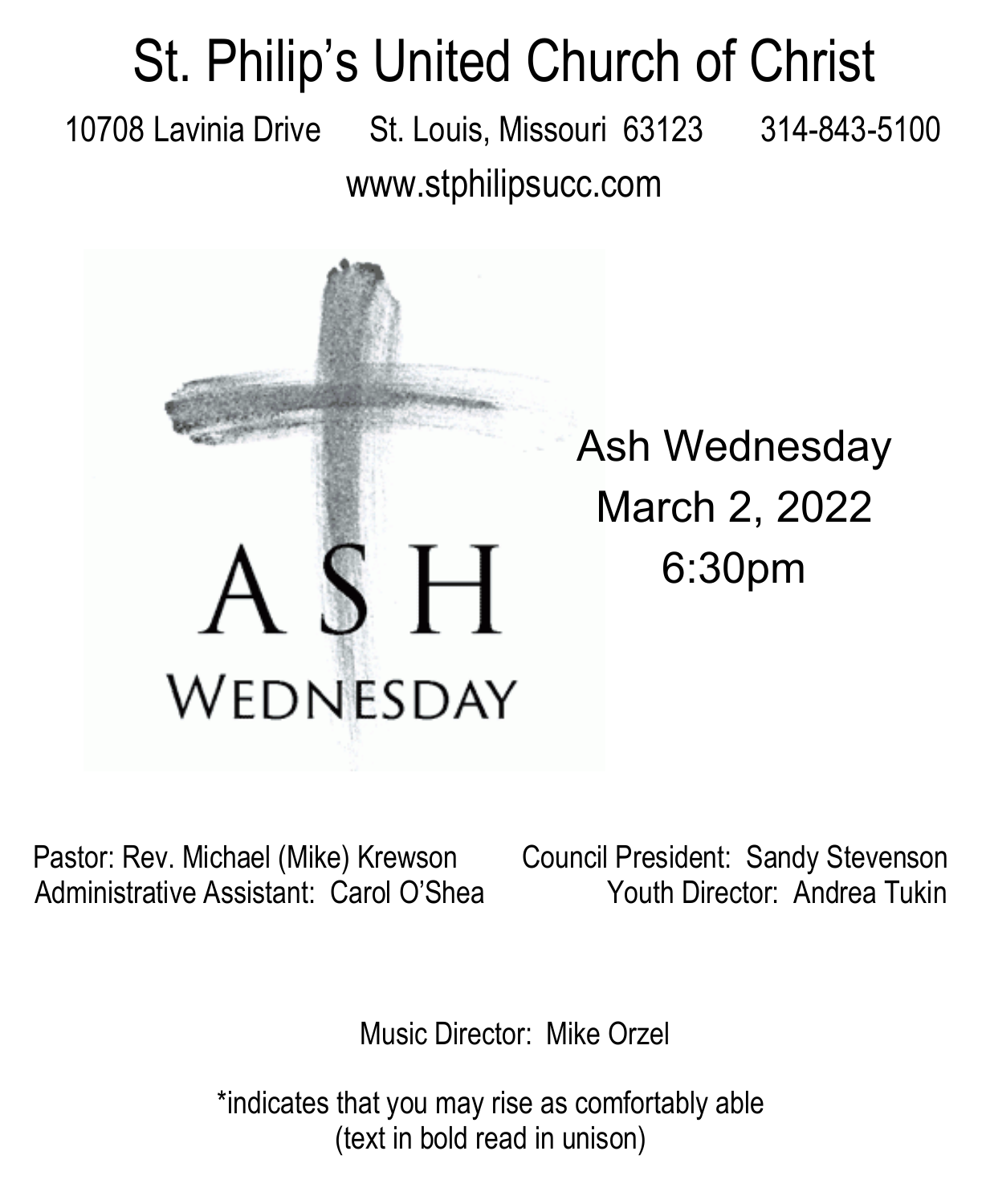Gathering Music

Welcome & Announcements

**Prelude** 

\* Call to Worship (Responsively)

We come in faith and trust, O God, acknowledging you as our source and pattern.

**We come knowing, O God, that you are our security and peace.**

In hope and expectation, we see that you are our Guide and Advisor.

**We come, God of compassion, to ask that through your generous grace, you will bless us.**

In the confident assurance of God's protective love and mercy towards all, we claim the joy that God gives.

\* Opening Hymn: "What Wondrous Love Is This" # 200 What wondrous love is this, O my soul, O my soul, what wondrous love is this, O my soul! What wondrous love is this that caused the Lord of bliss to bear the dreadful curse for my soul, for my soul, to bear he dreadful curse for my soul!

- When I was sinking down, sinking down, sinking down, when I was sinking down, sinking down, sinking down;
- When I was sinking down beneath god's righteous frown, Christ laid aside his crown for my soul, for my soul, Christ laid aside his crown for my soul!
- To God and to the Lamb I will sing, I will sing, to God and to the Lamb I will sing!
- To God and to the Lamb, who is the great "I AM," while millions join the theme, I will sing, I will sing, while millions join the theme, I will sing!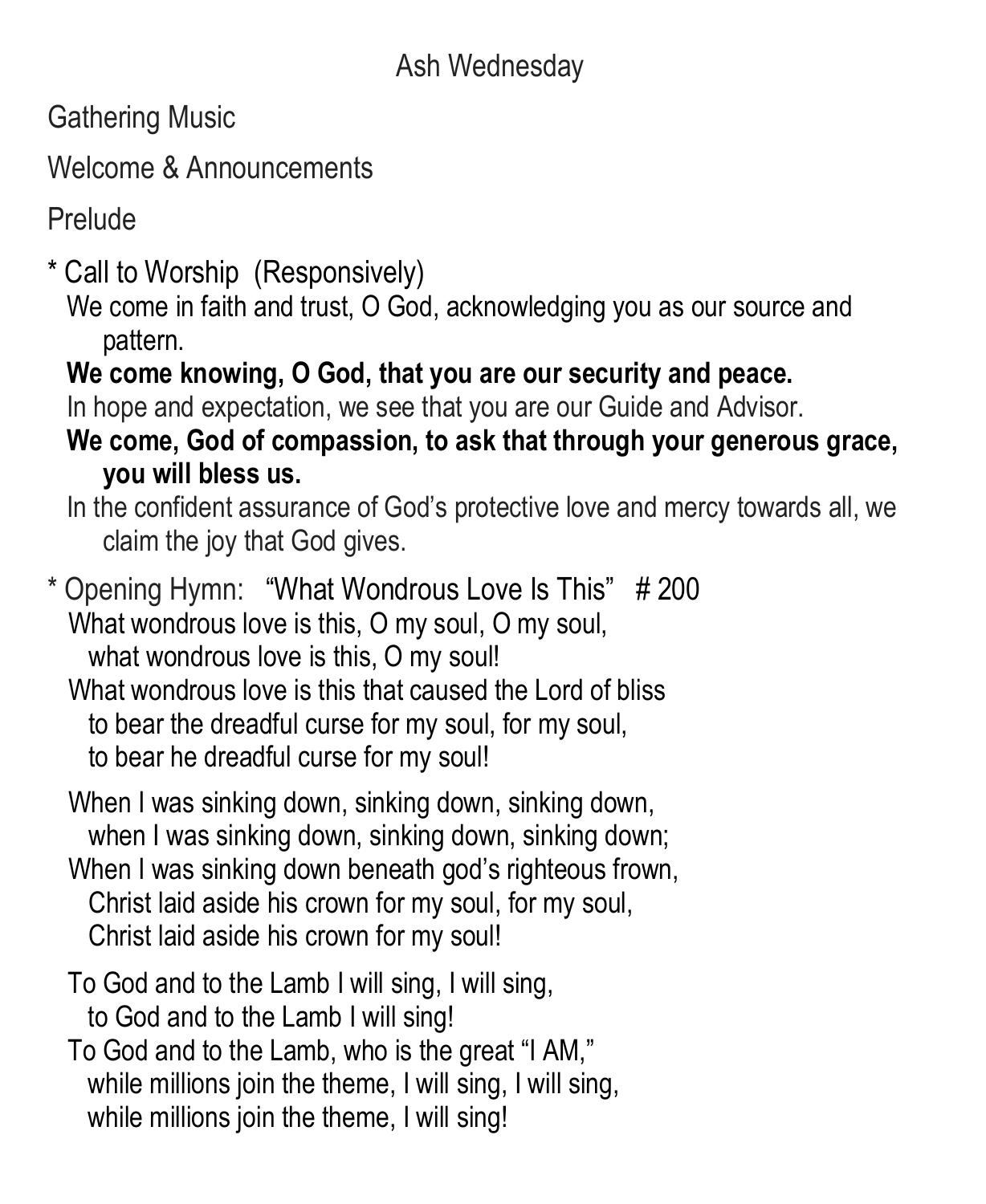And when from death I'm free, I'll sing on, I'll sing on, and when from death I'm free, I'll sing on! and when from death I'm free, I'll sing and joyful be and through eternity I'll sing on, I'll sing on, and through eternity I'll sing on!

## \* Centering Prayer (Everyone)

**Holy One, Merciful God, make yourself known to us. Be present with us in this often troubled journey of life. Create in us hearts that are open to transformation. Give us the patience of practice in this Lent season– ordering our days with time enough for you. Amen.**

## Scripture: Mark 3:1-6

- Again he entered the synagogue, and a man was there who had a withered hand. They watched him to see whether he would cure him on the sabbath, so that they might accuse him. And he said to the man who had the withered hand, "Come forward."
- Then he said to them, "Is it lawful to do good or to do harm on the sabbath, to save life or to kill?" But they were silent. He looked around at them with anger; he was grieved at their hardness of heart and said to the man, "Stretch out your hand." He stretched it out, and his hand was restored. The Pharisees went out and immediately conspired with the Herodians against him, how to destroy him.

Sermon: "Learning the Reason for Religion" Pastor Mike Krewson

Prayer Time:

Wordless Meditation

Pastoral Prayer

Lord's Prayer

**Our Father who art in heaven, hallowed be your name.**

**Your kingdom come, your will be done, on earth as it is in heaven.** 

**Give us this day our daily bread; and forgive us our debts, as we forgive our debtors; and lead us not into temptation, but deliver us from evil. For yours is the kingdom and the power and the glory, forever. Amen.**